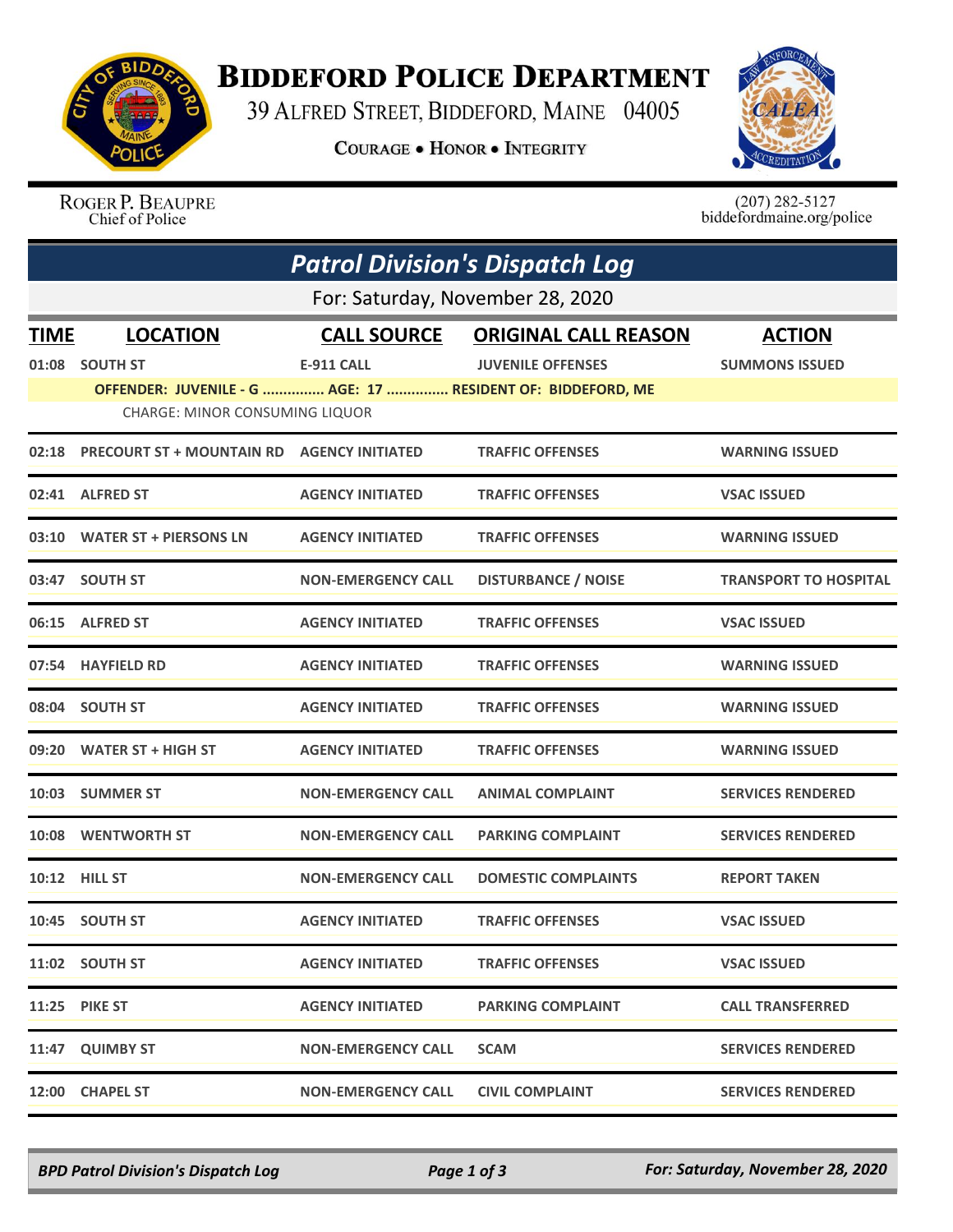| <b>TIME</b> | <b>LOCATION</b>                                    | <b>CALL SOURCE</b>        | <b>ORIGINAL CALL REASON</b>                                    | <b>ACTION</b>                |
|-------------|----------------------------------------------------|---------------------------|----------------------------------------------------------------|------------------------------|
|             | 12:33 SOUTH ST                                     | <b>AGENCY INITIATED</b>   | <b>TRAFFIC OFFENSES</b>                                        | <b>VSAC ISSUED</b>           |
|             | 12:46 ALFRED ST                                    | <b>AGENCY INITIATED</b>   | <b>TRAFFIC OFFENSES</b>                                        | <b>VSAC ISSUED</b>           |
|             | 13:01 ALFRED ST + EDWARDS AVE                      | <b>AGENCY INITIATED</b>   | <b>TRAFFIC OFFENSES</b>                                        | <b>VSAC ISSUED</b>           |
|             | 13:07 SOUTH ST                                     | <b>AGENCY INITIATED</b>   | <b>TRAFFIC OFFENSES</b>                                        | <b>WARNING ISSUED</b>        |
|             | 13:22 SOUTH ST                                     | <b>AGENCY INITIATED</b>   | <b>TRAFFIC OFFENSES</b>                                        | <b>WARNING ISSUED</b>        |
|             | 13:33 MAY ST                                       | <b>AGENCY INITIATED</b>   | <b>TRAFFIC OFFENSES</b>                                        | <b>WARNING ISSUED</b>        |
|             | 13:35 POOL ST + BLANDINGS WAY                      | <b>AGENCY INITIATED</b>   | <b>TRAFFIC OFFENSES</b>                                        | <b>WARNING ISSUED</b>        |
|             | 14:15 ALFRED ST                                    | <b>AGENCY INITIATED</b>   | <b>TRAFFIC OFFENSES</b>                                        | <b>WARNING ISSUED</b>        |
|             | 15:18 POOL ST                                      | <b>AGENCY INITIATED</b>   | <b>TRAFFIC OFFENSES</b>                                        | <b>WARNING ISSUED</b>        |
|             | 15:18 ELM ST                                       | <b>NON-EMERGENCY CALL</b> | <b>DISTURBANCE / NOISE</b>                                     | <b>WARNING ISSUED</b>        |
|             | 15:39 ALFRED ST                                    | <b>AGENCY INITIATED</b>   | <b>TRAFFIC OFFENSES</b>                                        | <b>WARNING ISSUED</b>        |
|             | 16:13 ALFRED ST                                    | <b>NON-EMERGENCY CALL</b> | <b>DV STALKING</b>                                             | <b>SERVICES RENDERED</b>     |
|             | <b>16:14 HORRIGAN CT</b>                           | <b>NON-EMERGENCY CALL</b> | <b>THEFT</b>                                                   | <b>REPORT TAKEN</b>          |
| 17:04       | <b>MAY ST</b>                                      | <b>E-911 CALL</b>         | 911 MISUSE                                                     | <b>DISPATCH HANDLED</b>      |
|             | 17:48 ELM ST + ALFRED ST                           | <b>AGENCY INITIATED</b>   | <b>TRAFFIC OFFENSES</b>                                        | <b>WARNING ISSUED</b>        |
|             | 18:45 BROOK ST                                     | <b>E-911 CALL</b>         | <b>DOMESTIC COMPLAINTS</b>                                     | <b>REPORT TAKEN</b>          |
|             | 20:07 ALFRED ST + JEFFERSON ST                     | <b>AGENCY INITIATED</b>   | <b>TRAFFIC OFFENSES</b>                                        | <b>WARNING ISSUED</b>        |
|             | 20:27 ALFRED ST                                    | <b>NON-EMERGENCY CALL</b> | <b>COURT ORDERED CHECK IN</b>                                  | <b>NO VIOLATION</b>          |
|             | 20:32 OLD DOGS LN                                  | <b>AGENCY INITIATED</b>   | <b>TRAFFIC OFFENSES</b>                                        | <b>WARNING ISSUED</b>        |
|             | 20:35 ELM ST + DIAMOND ST                          | <b>AGENCY INITIATED</b>   | <b>TRAFFIC OFFENSES</b>                                        | <b>WARNING ISSUED</b>        |
|             | 20:48 ANDREWS RD                                   | <b>E-911 CALL</b>         | 911                                                            | <b>REFERRED OTHER AGENCY</b> |
|             | 21:04 GRAHAM ST                                    | E-911 CALL                | 911 MISUSE                                                     | <b>SERVICES RENDERED</b>     |
|             | 21:15 POOL ST + HEDLEY REYNOLDS W AGENCY INITIATED |                           | <b>TRAFFIC OFFENSES</b>                                        | <b>SUMMONS ISSUED</b>        |
|             |                                                    |                           | OFFENDER: DAVIN J ALEXANDER  AGE: 20  RESIDENT OF: WALPOLE, MA |                              |
|             | <b>CHARGE: MINOR POSSESSING LIQUOR</b>             |                           |                                                                |                              |
|             | 21:22 WEST ST + PROSPECT ST                        | <b>AGENCY INITIATED</b>   | <b>TRAFFIC OFFENSES</b>                                        | <b>WARNING ISSUED</b>        |

*BPD Patrol Division's Dispatch Log Page 2 of 3 For: Saturday, November 28, 2020*